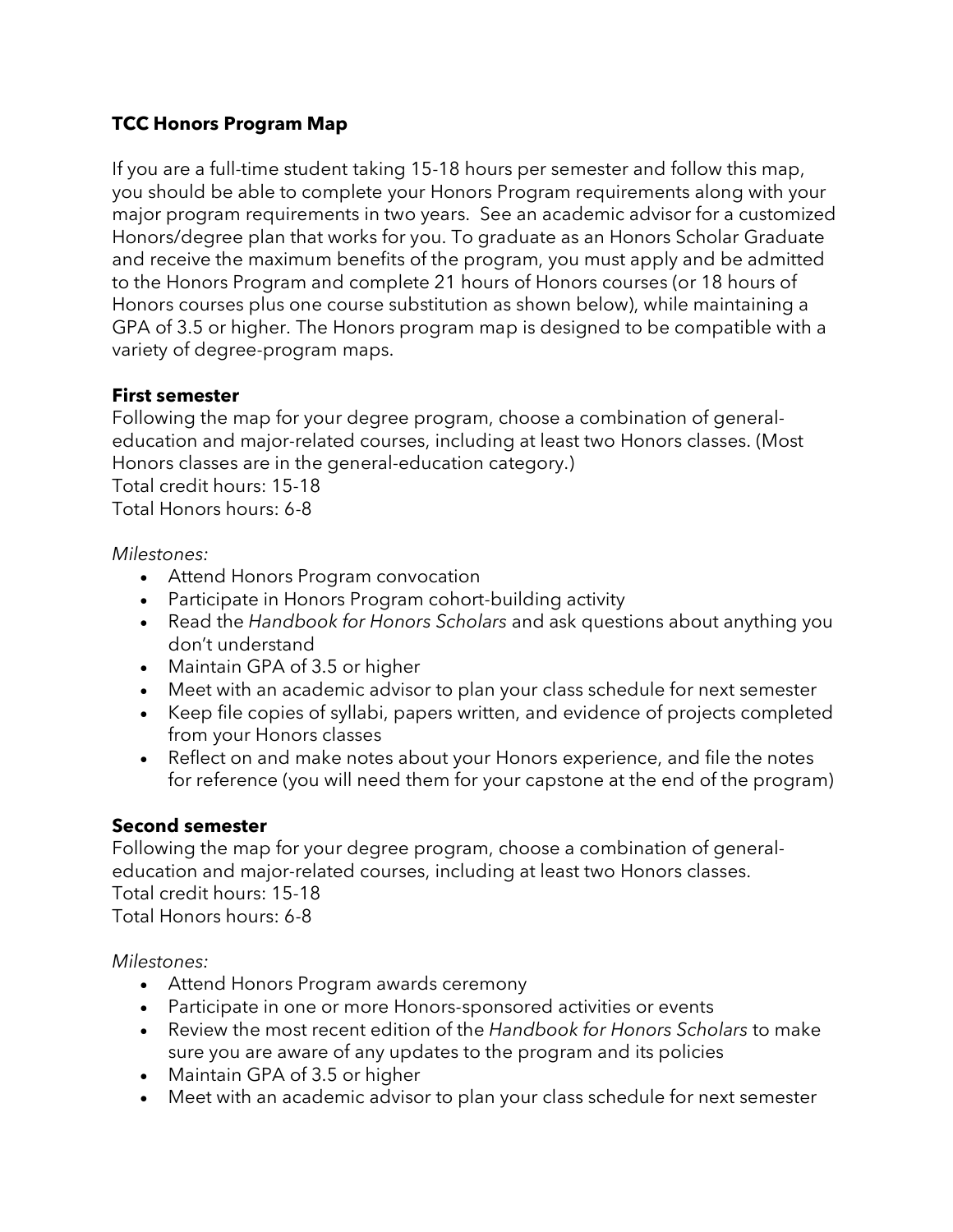• Reflect on and make notes about your Honors experience, and file the notes for reference (you will need them for your capstone at the end of the program)

## **Third semester**

Following the map for your degree program, choose a combination of generaleducation and major-related courses, including at least two Honors classes. Total credit hours: 15-18 Total Honors hours: 6-8

### *Milestones:*

- Attend Honors convocation
- Participate in one or more Honors-sponsored activities or events
- Review the most recent edition of the *Handbook for Honors Scholars* to make sure you are aware of any updates to the program and its policies
- Maintain GPA of 3.5 or higher
- Meet with an academic advisor to plan your class schedule for next semester
- Reflect on and make notes about your Honors experience, and file the notes for reference

## **Fourth semester**

Following the map for your degree program, choose a combination of generaleducation and major-related courses, including ONE of the following:

- Option 1: An additional Honors class of 3-5 credit hours
- Option 2: A designated "high-impact course) (service-learning, undergraduate research, global learning, common book program)

Total credit hours: 15-18

Total Honors (and/or high-impact) hours: 3-5

### *Milestones:*

- Attend Honors awards ceremony
- Participate in one or more Honors-sponsored activities or events
- Review the most recent edition of the *Handbook for Honors Scholars* to make sure you are aware of any updates to the program and its policies
- Maintain GPA of 3.5 higher
- Prepare and submit your mandatory Honors capstone (currently an exit essay) by the deadline specified in the *Handbook for Honors Scholars*
- Meet with an academic advisor to file for graduation
- Inform the Honors coordinator of your graduation plans and request an Honors review to make sure you are on target for meeting your Honors requirements by your intended graduation date
- Contact the Honors Program to request your Honors medallion